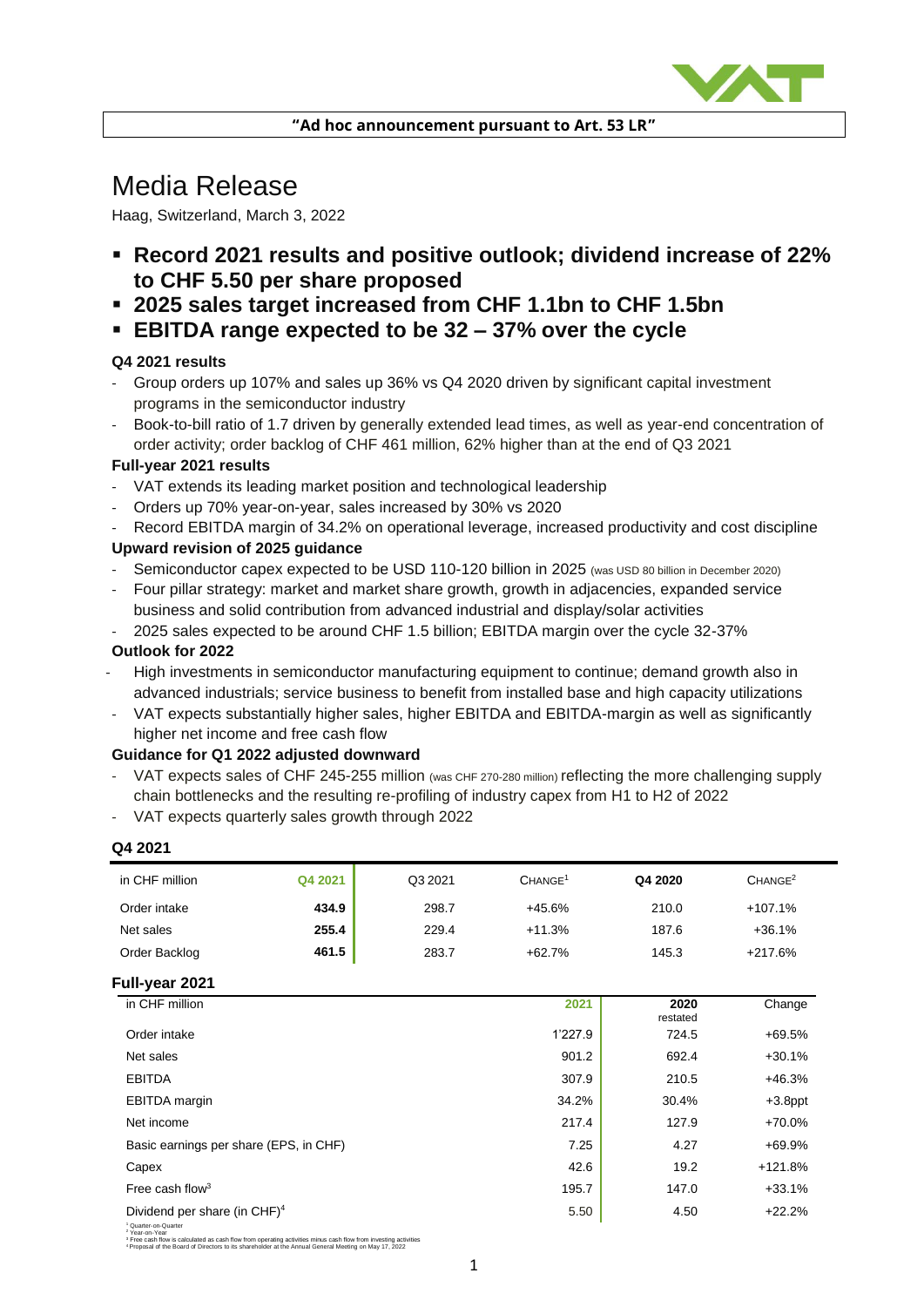

## **VAT achieves record 2021 results driven by strong markets, improved business execution and further market share gains**

The global semiconductor industry – VAT's largest market – again grew strongly in 2021. Long-term demand drivers for semiconductors continued, such as the Internet of Things, cloud computing and developments in artificial intelligence. Shorter term, the dramatic shift to remote work and the sharp increase in e-commerce that resulted from the COVID-19 pandemic generated a significant increase in the need for data storage and processing. At the same time, the demand for chips in the automotive industry also continued to grow, driven by the adoption of technologies such as driver assistance systems, autonomous driving and ongoing fleet electrification. Finally, lockdowns and other restrictions imposed during the COVID-19 pandemic created significant bottlenecks in the global semiconductor supply chain.

## **Record investment levels in the semiconductors industry**

All of these factors led the global semiconductor industry to accelerate investments in additional capacity in both leading edge chip technologies as well as legacy platforms in 2021. Overall, global wafer fab equipment (WFE) spending grew by 40% from its previous record level in 2020, reaching almost USD 90 billion. Demand was further supported by technology advances in semiconductor design, such as the continued increase in the number of transistors that can be fit onto a chip. These new production platforms require purer vacuum conditions in combination with more process steps performed under vacuum.

Demand remained steady in the solar photovoltaic sector, where VAT provides vacuum solutions for solar panel manufacturing. Market demand in the display market was soft especially for LCD panels, whereas the bottom of the business cycle was reached in mid-2021 as orders started to grow again, especially driven by increased penetration of OLED screens.

#### **Strong performance supported by growth strategy and flexible footprint**

On the back of these strong market fundamentals, VAT benefitted from its leading market and technology position to again outgrow the market, increasing its valve market share across all industries from 55% in 2020 to about 58% in 2021. In the more technologically demanding semiconductor segment, VAT's market share reached 75%.

This was achieved through a number of targeted growth initiatives, including the launch of new valve products, motion components and advanced modules. VAT also refocused it industrial business through its Advanced Industrials business unit (formerly General Vacuum) to capture growth opportunities in areas such as specialized coatings, batteries for electric vehicles and scientific instruments.

VAT also continued to invest heavily in innovation. In 2021, R&D investments amounted to CHF 45 million, or 5% of net sales. This contributed to a record number of specification wins for new manufacturing platforms, securing a strong basis for future revenue growth.

The company also continued to reap the benefits of its flexible global footprint and the continued implementation of operational improvement measures to mitigate ongoing supply chain constraints and further reduce costs.

As a result, VAT reported record net sales, EBITDA, EBITDA margin, free cash flow and net income in 2021.

#### **Results higher across all key performance indicators**

Total order intake in 2021 amounted to CHF 1.23 billion, up 69% from the previous year. The order backlog at year-end stood at CHF 461 million or 218% higher than at the end of 2020. This unusual order level partially reflects some pre-ordering by customers in the fourth quarter ahead of price increases planned for 2022. In addition, some smaller OEMs placed orders early in anticipation of further supply bottlenecks in the coming months.

Net sales in 2021 rose 30% to CHF 901 million. Net sales grew 29% in the Valves segment to CHF 729 million and Global Service sales rose 35% to CHF 172 million. Foreign exchange movements, especially in the US dollar against the Swiss franc, had a negative impact of about 3 percentage points on the 2021 net sales.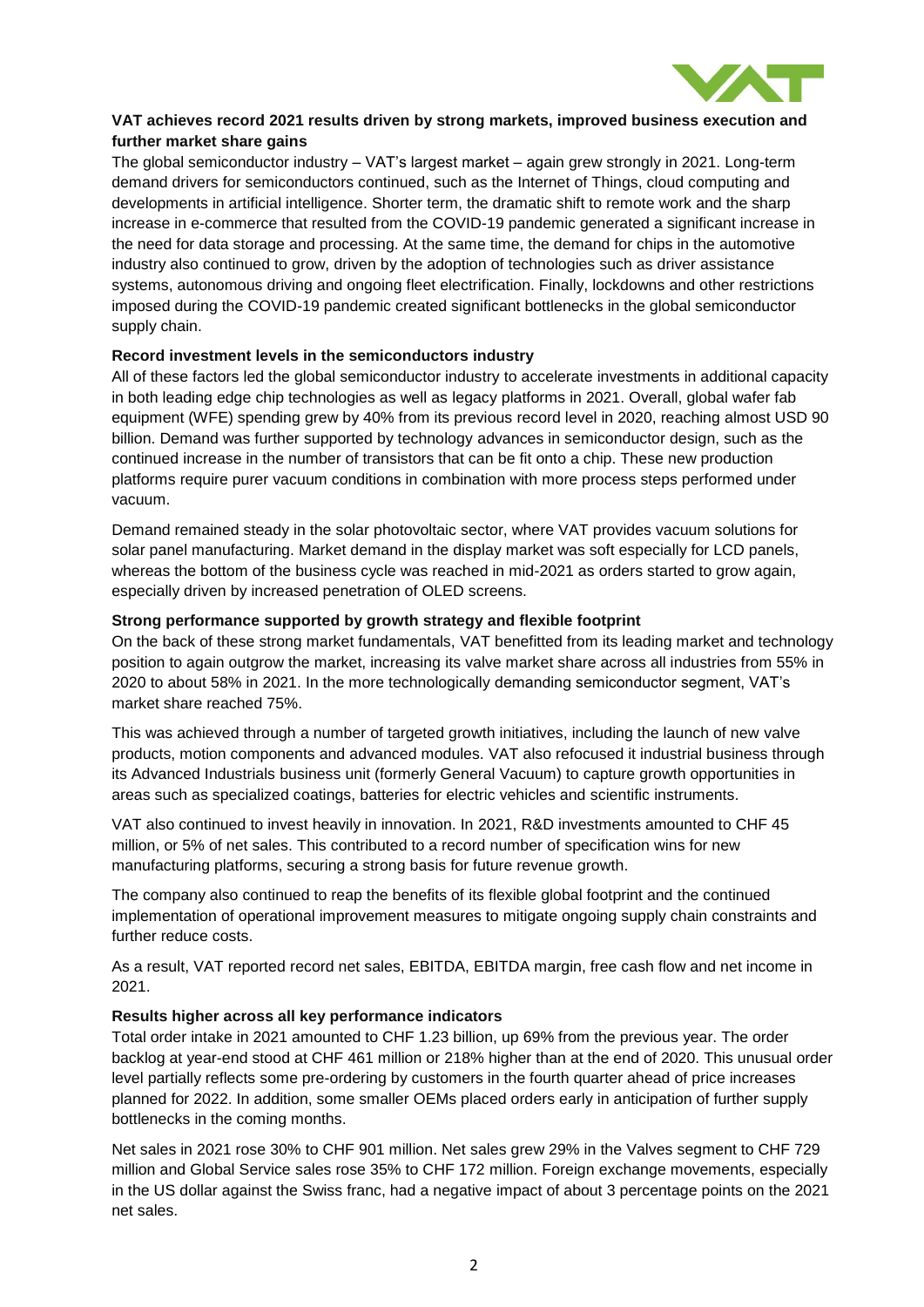

Gross profit<sup>1</sup> increased 33% compared with 2020 to CHF 571 million. The gross profit margin<sup>2</sup> improved to 63% compared with 62% a year earlier despite ongoing pricing pressure in certain raw materials and components. Personnel costs reflect a 25% increase in the number of employees (measured as full-time equivalents, FTEs) to 2,540 from 2,041 a year earlier to support the strong volume growth in 2021 and the growth expectations going into 2022. Personnel costs as a percentage of sales decreased significantly from 25.4% in 2020 to 22.3% in 2021 confirming VATs operational leverage and productivity improvements.

EBITDA for the year increased by 46% to CHF 308 million, reflecting strong sales growth and execution of operational improvements. As a result, the full-year EBITDA margin improved from 30.4% in 2020 to a record 34.2%. The EBITDA margin includes a 0.6-percentage point negative impact from a change in the accounting treatment of cloud-based computing arrangements announced by the IFRS Interpretations Committee in 2021. In consequence, such costs as those for VAT's new ERP system can no longer be capitalized but have to be expensed through the income statement as they occur and formerly capitalized costs have to be restated. In this regard, VAT's restated 2020 EBITDA margin amounts to 30.4% – 1.0 percentage point lower than originally reported. Foreign exchange movements, especially in the US dollar against the Swiss franc, had no material impact on the 2021 EBITDA margin.

VAT's EBIT amounted to CHF 265 million, an increase of CHF 95 million, or 56%, compared with the year before. Compared with 2020, the EBIT margin increased by about 5 percentage points to 29%. Below the EBIT line, VAT incurred substantially lower financing costs of CHF 7 million, down about 55% compared with CHF 16 million a year earlier. This is mainly the consequence of lower non-realized net foreign exchange losses on financing activities.

Earnings before taxes (EBT) increased to CHF 258 million from CHF 154 million. The effective tax rate for 2021 was 16%, slightly down from 17% in 2020. VAT expects the effective tax rate to remain in the 18-20% range going forward.

As a result of these factors, and as indicated by company management during the year, realized net income attributable to shareholders substantially increased in 2021, amounting to CHF 217 million, an improvement of 70% compared with 2020.

On December 31, 2021, VAT's net debt amounted to CHF 80 million, representing a leverage ratio expressed as net debt to EBITDA of around 0.3 times. The average leverage over the course of 2021 was around 0.5 times net debt to EBITDA as steady free cash flow generation continuously reduced net debt after the seasonal peak at the end of May when VAT paid its dividend. The equity ratio at year-end amounted to 60% compared to 55% a year earlier.

#### **Record EBITDA and free cash flow support increased dividend proposal**

One of VAT's key performance indicators and the basis for our dividend consideration is free cash flow, which in 2021 again reached a new record of CHF 196 million compared with CHF 147 million the previous year. Higher EBITDA not only offset the increase in trade working capital of about CHF 56 million and higher taxes paid but also the increased capital expenditure (capex), which amounted to CHF 43 million in 2021 compared with CHF 19 million in 2020. Capex amounted to 5% of net sales in 2021, within the company's guidance of between 4-5% of sales.

At year-end 2021, net trade working capital of CHF 219 million was approximately 35% higher than the same time in 2020, but unchanged at 24% of net sales. This is above VAT's long-term target of 20% and reflects the company's growth expectations for 2022 and the current supply chain challenges which require a higher safety stock of certain materials and components.

As a result, free cash flow as a percentage of net sales was 22% and the free cash flow conversion rate was at 64% of EBITDA. Free cash flow to equity amounted to CHF 192 million compared to CHF 143 million in 2020.

At its Annual General Meeting on May 17, 2022, VAT's Board of Directors will propose a dividend for the fiscal year ending December 31, 2021, of CHF 5.50 per registered share, an increase of CHF 1.00, or

 $\overline{a}$ 

 $1$  Gross profit = net sales minus cost of materials plus/minus changes in inventories of finished goods and work in progress

 $2$  Gross profit margin: Gross profit as a percentage of net sales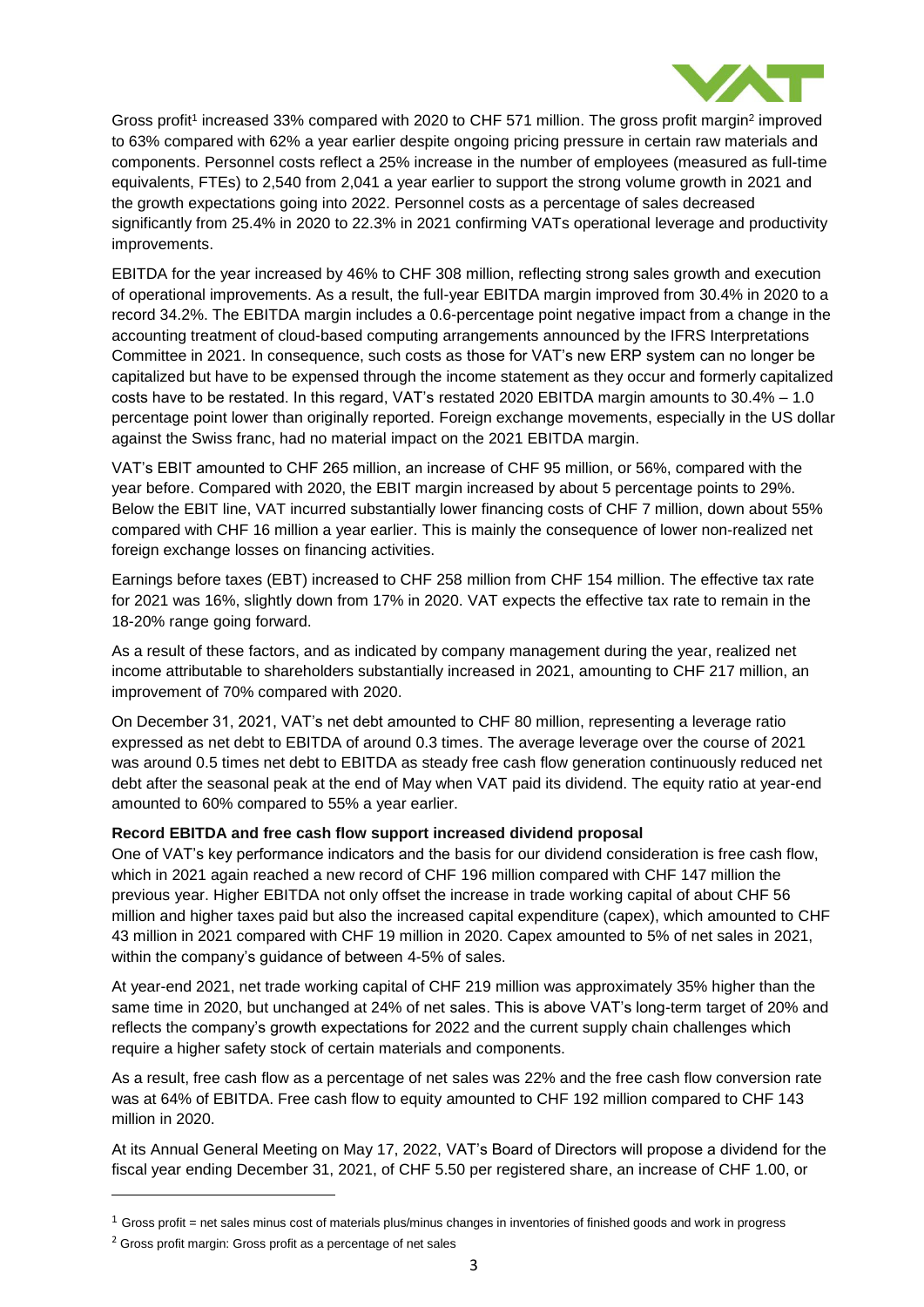

22%. CHF 5.25 of this amount will be paid from the company's accumulated gains and CHF 0.25 per registered share from the company's remaining CHF 7.8 million of reserves from capital contributions. The proposal amounts to a total dividend amount of CHF 165 million, or 86% of VAT's free cash flow to equity.

#### **Updated 2025 financial guidance – growth expected to continue**

In December 2020, VAT issued mid-term targets for the period 2020-2025. At that time, VAT forecast a compound annual growth rate in its primary wafer fabrication equipment (WFE) market of about 9%, increasing from USD 58 billion in 2020 to around USD 80 billion in 2025. Based on this forecast, along with expected market share gains, higher service sales, growth in adjacent businesses and contributions from the Advanced Industrials and Display & Solar business units, VAT expected net sales in 2025 to exceed CHF 1.1 billion, with an EBITDA margin over the 2020-2025 period of 30-35%.

Since then, markets have developed at a much faster pace than expected. WFE in 2021 alone amounted to some USD 90 billion, already substantially above the level of USD 80 billion originally expected for 2025.

Leading market research firms now expect 2025 WFE to reach USD 110-120 billion, about 45% above the December 2020 forecast. The main drivers of this increase are higher capital investments in new logic chips with node sizes of 5 nanometers and smaller plus exponential growth expected in data generation and storage as megatrends in global digitalization continue, such as the Internet of Things, Big Data, artificial intelligence, autonomous vehicles and the roll-out of 5G wireless networks and the Metaverse.

As a result of these changes, VAT has increased its expected mid-term sales target in 2025 to around CHF 1.5 billion from previously CHF 1.1 billion. In addition, VAT now expects its EBITDA margin for the period 2020-2025 to be between 32-37% (previously 30-35%). As communicated in December 2020, the company continues to expect market share gains in all of its activities, led by semiconductors and service, as well as adjacencies such as motion components, advanced modules and upstream valves.

|                      | <b>Previous guidance</b> |                                  |                | New guidance      |             |                       |
|----------------------|--------------------------|----------------------------------|----------------|-------------------|-------------|-----------------------|
|                      | 2025                     | 2020-2025                        | 2021<br>actual | 2025              | 2020-2025   |                       |
| Sales <sup>1</sup>   | > CHF 1.1 bn             | high single digit over the cycle | CHF 901 m      | $\sim$ CHF 1.5 bn | CAGR of 17% | higher sales level    |
| <b>EBITDA</b> margin |                          | 30-35%                           | 34.2%          |                   | 32-37%      | higher EBITDA<br>band |

1 at an USD/CHF exchange rate of 0.90

#### **Outlook – 2022 expected to be another year of strong growth**

VAT expects the trend of accelerated investments in semiconductor manufacturing equipment to continue in 2022 and VAT expects to further capitalize on its leading market position.

In displays, investments in OLED screens are expected to grow while investments in LCDs are forecast to remain flat. However, based on display orders received for delivery in 2022, VAT expects overall display sales to grow compared with 2021. In solar PV, the market is expected to grow in the low teens.

Forecasts for advanced industrials equipment sales in industrial markets point to continued growth, especially in molecular diagnostics related to the COVID pandemic. In addition, demand from the industrial coatings, automotive and the tooling businesses is expected to grow further in 2022.

VAT expects the market for its Global Service business to continue to grow in 2022 as semiconductor manufacturers continue to invest in both new capacity and in upgrading their existing vacuum equipment assets.

On this basis, VAT expects net sales in 2022 to be higher than in 2021. VAT will also continue to build its flexible global footprint and strengthen its natural hedge against foreign exchange impacts by further ramping up its production facility in Malaysia, increasing sourcing from best-cost countries, gaining greater economies of scale in global supply chains and driving further operational excellence measures.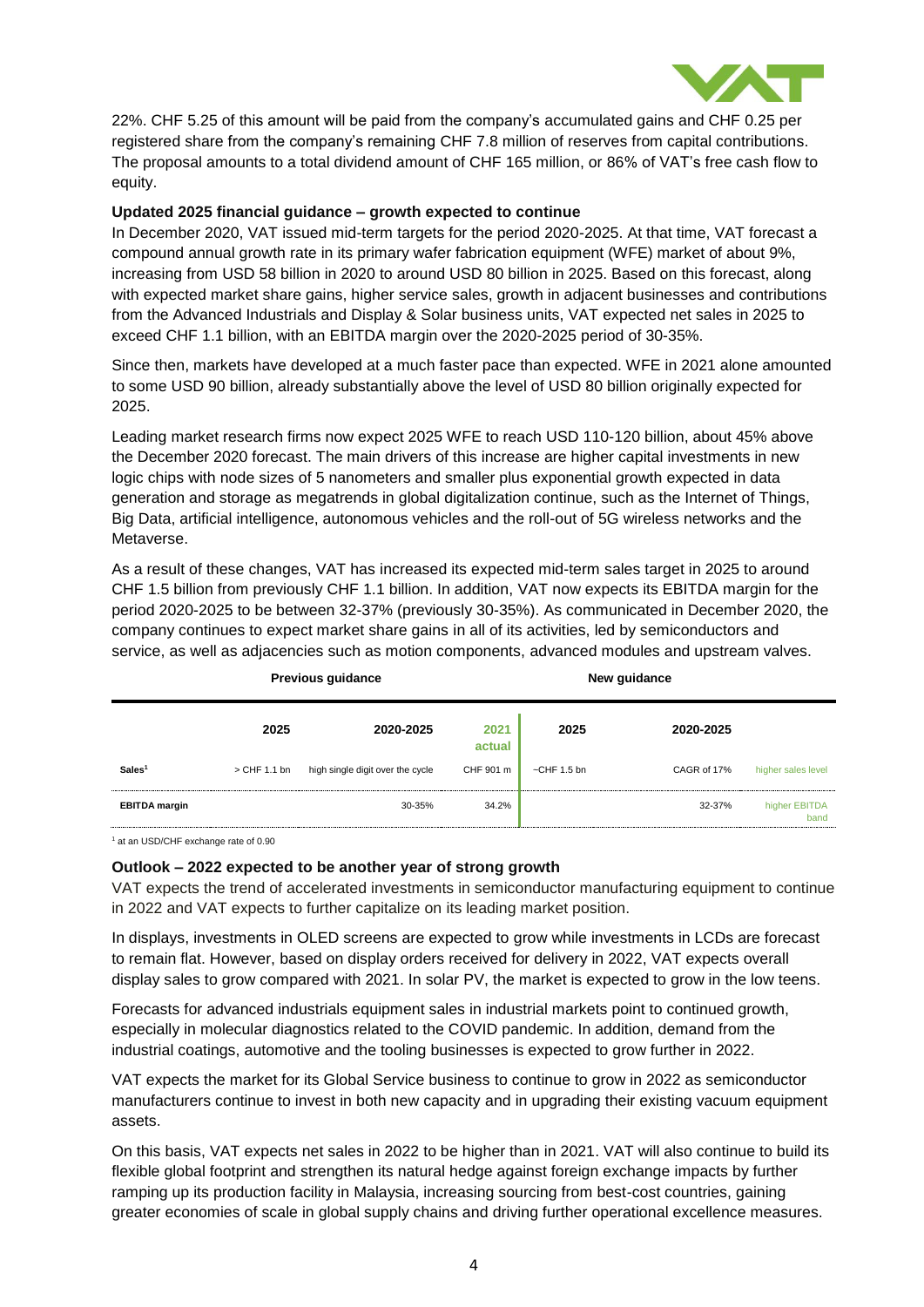

At the same time, VAT remains dedicated to technology innovation. Investments in research, development and productivity improvements will therefore remain at the heart of VAT's strategy in 2022.

Furthermore, the company expects its EBITDA and EBITDA margin to increase substantially, driven by higher volumes and better cost absorption as well as the ongoing focus on costs. Because of expected higher sales, EBITDA, and EBITDA margin, VAT also expects 2022 net income to increase significantly compared with 2021.

The stronger operational performance is expected to again drive substantially higher free cash flow in 2022, despite the investments in Malaysia, the innovation center in Switzerland and ongoing production improvements in VAT's production hub in Switzerland. For 2022, capex is expected to be CHF 65-70 million.

#### **Guidance for Q1 2022**

VAT expects sales of CHF 245-255 million (was CHF 270-280 million) reflecting the more challenging supply chain bottlenecks and the resulting re-profiling of industry capex from H1 to H2 of 2022. VAT however expects quarterly sales growth through 2022.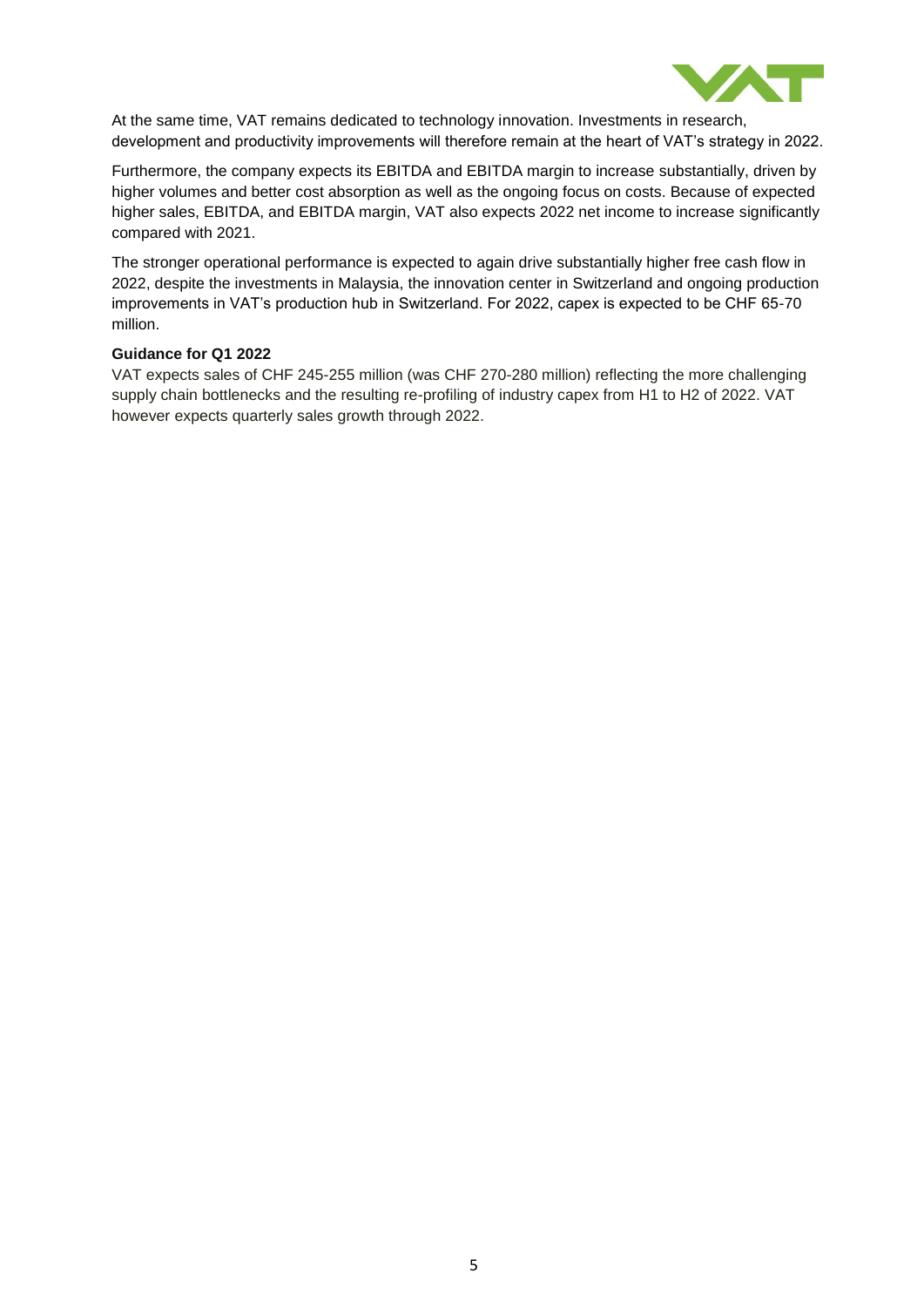

## **Segment results Q4 and full-year 2021**

|                                    |         |         |                     | Q4 2020                       |                     |
|------------------------------------|---------|---------|---------------------|-------------------------------|---------------------|
| in CHF million                     | Q4 2021 | Q3 2021 | CHANGE <sup>1</sup> | RESTATED <sup>4</sup>         | CHANGE <sup>2</sup> |
| Order intake                       | 375.9   | 249.5   | $+50.7%$            | 172.9                         | $+117.5%$           |
| Semiconductors                     | 269.9   | 186.6   | $+59.2%$            | 125.0                         | $+137.6%$           |
| Display & Solar                    | 34.8    | 20.7    | $+68.9%$            | 16.9                          | $+105.9%$           |
| <b>Advanced Industrials</b>        | 44.2    | 42.2    | $+4.7%$             | 31.0                          | $+42.6%$            |
| Net sales                          | 204.6   | 185.4   | $+10.3%$            | 150.0                         | $+36.4%$            |
| <b>Semiconductors</b>              | 152.3   | 136.7   | $+11.4%$            | 103.0                         | +47.9%              |
| Display & Solar                    | 18.3    | 15.6    | $+16.9%$            | 16.3                          | $+12.5%$            |
| <b>Advanced Industrials</b>        | 34.0    | 33.1    | $+2.7%$             | 30.8                          | $+10.4%$            |
| Inter-segment sales                | 21.9    | 18.9    | $+15.5%$            | 16.9                          | $+29.3%$            |
| Segment net sales                  | 226.4   | 204.3   | $+10.8%$            | 166.9                         | $+35.6%$            |
| in CHF million                     |         |         | 2021                | 2020<br>RESTATED <sup>4</sup> | CHANGE <sup>2</sup> |
| Order intake                       |         |         | 1028.8              | 592.4                         | $+73.7%$            |
|                                    |         |         | 772.2               | 414.3                         | $+86.4%$            |
| Semiconductors                     |         |         |                     |                               |                     |
| Display & Solar                    |         |         | 93.3                | 67.3                          | $+38.6%$            |
| <b>Advanced Industrials</b>        |         |         | 163.3               | 110.8                         | $+47.4%$            |
| Net sales                          |         |         | 729.2               | 565.1                         | $+29.0%$            |
| Semiconductors                     |         |         | 534.7               | 383.0                         | $+39.6%$            |
| Display & Solar                    |         |         | 65.6                | 77.9                          | $-15.8%$            |
| <b>Advanced Industrials</b>        |         |         | 128.9               | 104.3                         | $+23.6%$            |
| Inter-segment sales                |         |         | 75.0                | 57.0                          | $+31.6%$            |
| Segment net sales                  |         |         | 804.2               | 622.1                         | $+29.3%$            |
| Segment EBITDA                     |         | 269.7   | 198.7               | $+35.7%$                      |                     |
| Segment EBITDA margin <sup>3</sup> |         | 33.5%   | 31.9%               |                               |                     |

**VALVES**

<sup>1</sup> Quarter-on-Quarter<br><sup>2</sup> Year-on-Vear<br><sup>2</sup> Segment EBITDA margin as a percentage of Segment net sales<br><sup>2</sup> Segment EBITDA margin as a percentage of Segment net sales<br><sup>3</sup> Segment EBITDA margin as a percentage of Segment net

#### **GLOBAL SERVICE**

| in CHF million                     | Q4 2021 | Q3 2021                  | CHANGE <sup>1</sup> | Q4 2020 | CHANGE <sup>2</sup> |
|------------------------------------|---------|--------------------------|---------------------|---------|---------------------|
| Order intake                       | 59.0    | 49.3                     | $+19.7%$            | 37.1    | $+59.0%$            |
| Net sales                          | 49.9    | 43.9                     | $+13.6%$            | 37.5    | $+32.9%$            |
| Inter-segment sales                | ٠       | $\overline{\phantom{a}}$ |                     | ٠       |                     |
| Segment net sales                  | 49.9    | 43.9                     | $+13.6%$            | 37.5    | $+32.9%$            |
| in CHF million                     |         |                          | 2021                | 2020    | CHANGE <sup>2</sup> |
| Order intake                       |         |                          | 199.1               | 132.2   | $+50.6%$            |
| Net sales                          |         |                          | 172.0               | 127.3   | $+35.1%$            |
| Inter-segment sales                |         |                          |                     |         |                     |
| Segment net sales                  |         |                          | 172.0               | 127.3   | $+35.1%$            |
| Segment EBITDA                     |         |                          | 77.8                | 53.2    | $+46.3%$            |
| Segment EBITDA margin <sup>3</sup> |         |                          | 45.3%               | 41.8%   |                     |

<sup>1</sup> Quarter-on-Quarter <sup>2</sup> Year-on-Year <sup>3</sup> Segment EBITDA margin as a percentage of Segment net sales